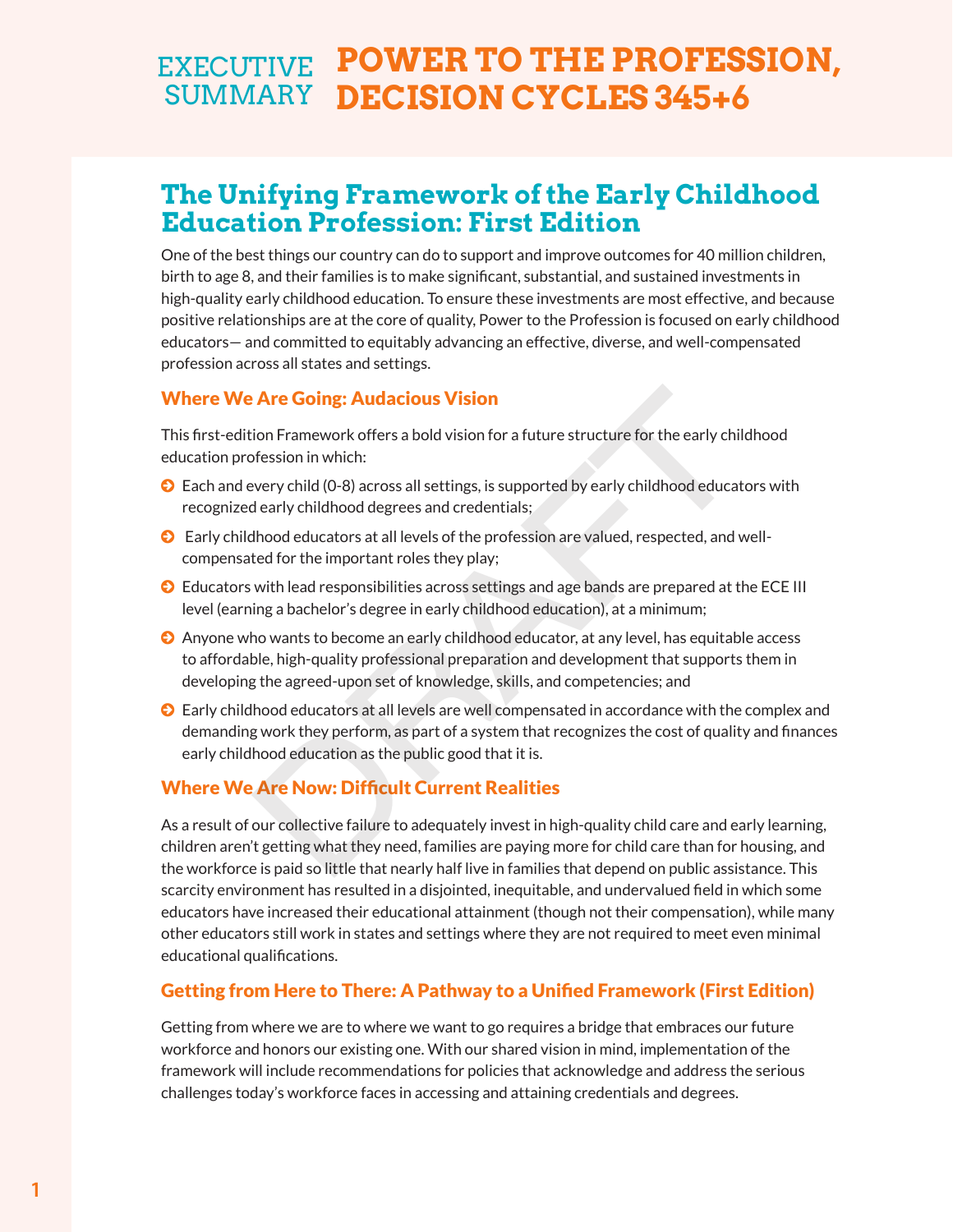#### **EXECUTIVE POWER TO THE PROFESSION, SUMMARY DECISION CYCLES 345+6**

We also elevate our implementation commitments, noting that:

- © We will not advocate for increased educational requirements without advocating for funding to provide requisite supports and attendant compensation.
- © We will not advocate for policies that disproportionately and negatively impact educators from communities of color.
- © We will advocate for policies that mitigate unintended consequences and support existing, meaningful pathways for advancement.
- © We will advocate to establish and implement timelines that recognize the challenges faced by the existing workforce to realistically meet new regulations and requirements.

### Getting from Here to There: The Unifying Pathway

In this first edition of the framework, we are mobilizing the early childhood field to establish the common language to immediately move forward with a unified agenda for all that paves the way for a visionary future.

This goal is in keeping with the National Academy of Medicine's charge to establish pathways and multiyear timelines. Future iterations of the framework will build on this foundation, evolving as the field evolves.

The reality is that the public policies and financing systems that impact the practice of early childhood educators are far from the unifying pathway recommended by Power to the Profession.

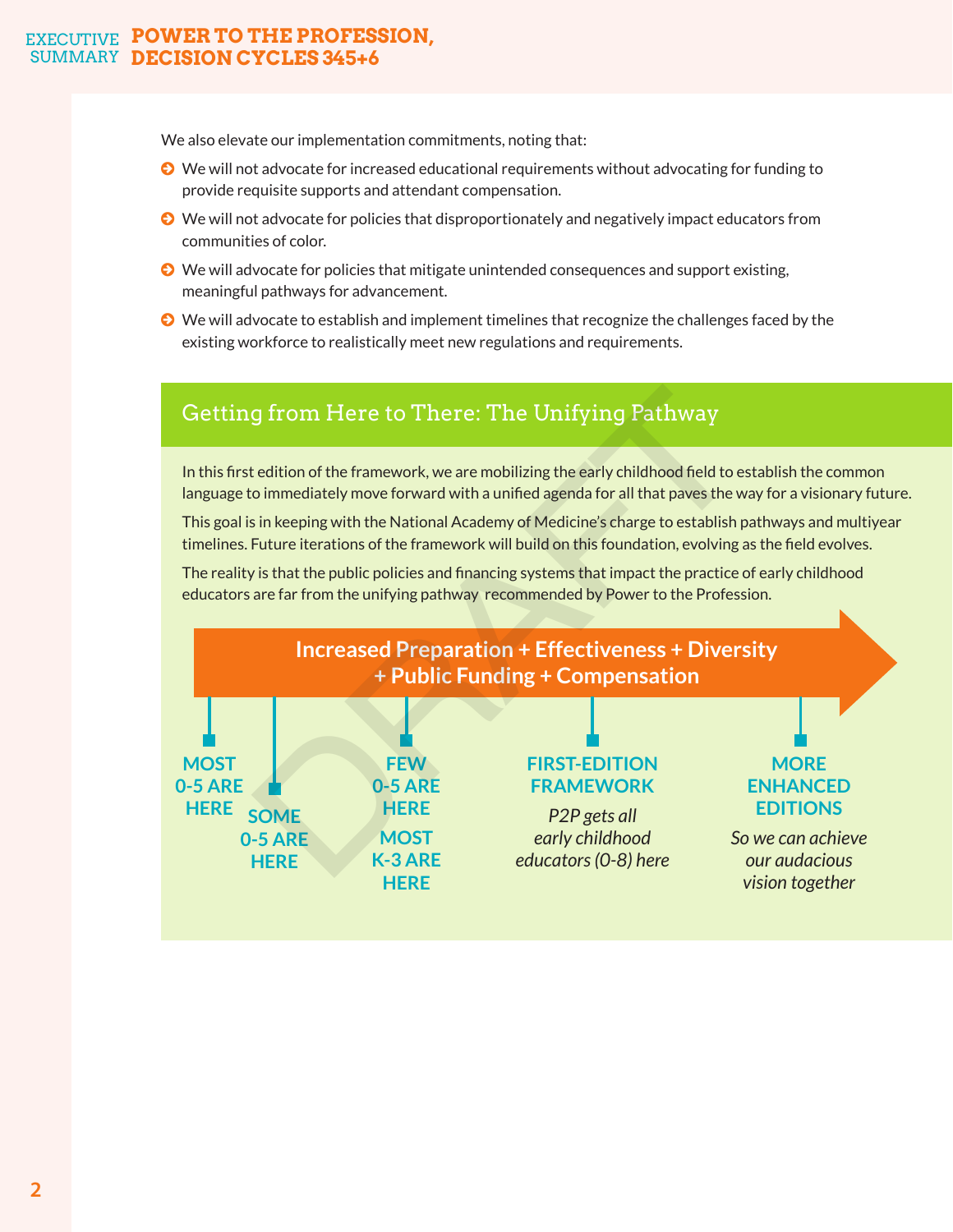### **RECOMMENDATIONS**

The recommendations below represent key components of our unifying framework. The first three are part of the Power to the Profession's Decision Cycle 345 (differentiating pathways and preparation). The fourth comprises Decision Cycle 6 (compensation).

#### 1. Create one early childhood education profession with three distinct and meaningful designations: ECE I, II and III.

**NOW:** Our workforce is inequitable and stratified, with many labels, designations, and roles that vary within and across states, sectors, and settings. The complexity and inconsistency of our system means that we fail to recognize differences in preparation, skills, and experience.

**RECOMMENDATION:** Create a structure in which the cacophony of labels and roles is reduced to three distinct and meaningful designations. Each early childhood educator within these designations will be prepared to work as part of a teaching team, with unique roles and responsibilities. Compensation and responsibilities will increase as individuals increase the depth and scope of their expertise, regardless of the setting of their job.

#### 2. Establish the primary set of preparation programs

**NOW:** We have a hodge-podge of preparation programs of uneven quality. There is little alignment within or across states or colleges. There is little accountability. The system's chaos disproportionately harms candidates without power and privilege. Community colleges are playing an important role in preparing students for future success, but we face a threat of perpetuating systemic inequalities and must increase access and attainment at the bachelor's degree level as well, as at the associate degree level.

**RECOMMENDATION:** Establish a primary set of pathways, aligned to the designations, roles, responsibilities, and compensation of the profession. This structure will reduce the fragmentation of the field while recognizing that the science of early learning is equally complex for children from birth through age 8. We recommend establishing four primary pathways, with different requirements, each demanding completion of an organized program of study in early childhood education: 1) professional training program<sup>1</sup>; 2) associate degree; 3) bachelor's degree; and 4) master's degree (initial preparation). We will work to eliminate systemic barriers to higher education, and we **RECOMMENDATION:** Create a structure in which the cacophony of labels and roles is<br>three distinct and meaningful designations. Each early childhood educator within these<br>will be prepared to work as part of a teaching team, encourage innovative models and pathways that maintain a commitment to quality.<sup>2</sup>

<sup>1</sup> Completers may meet the educational requirements for industry-recognized national credentials like the Child Development Associate® (CDA) national credential and other portable credentials.

<sup>2</sup> Other qualifying professional preparation programs, particularly non-degree awarding programs or programs in freestanding institutions, will also be incorporated, as needed, when this unifying framework is implemented. To be considered comparable to the primary set of professional preparation programs listed above, additional programs will be held accountable for meeting the profession's guidelines, governance, and accountability standards, upon being determined and agreed upon through the P2P Decision Cycle process. This accountability will include demonstrating alignment to the Professional Standards and Competencies for Early Childhood Educators as they prepare early childhood educators. 24 In addition, Decision Cycles 7 and 8 will explore these accountability structures and provisions more deeply, including the possibility of accreditation reciprocity.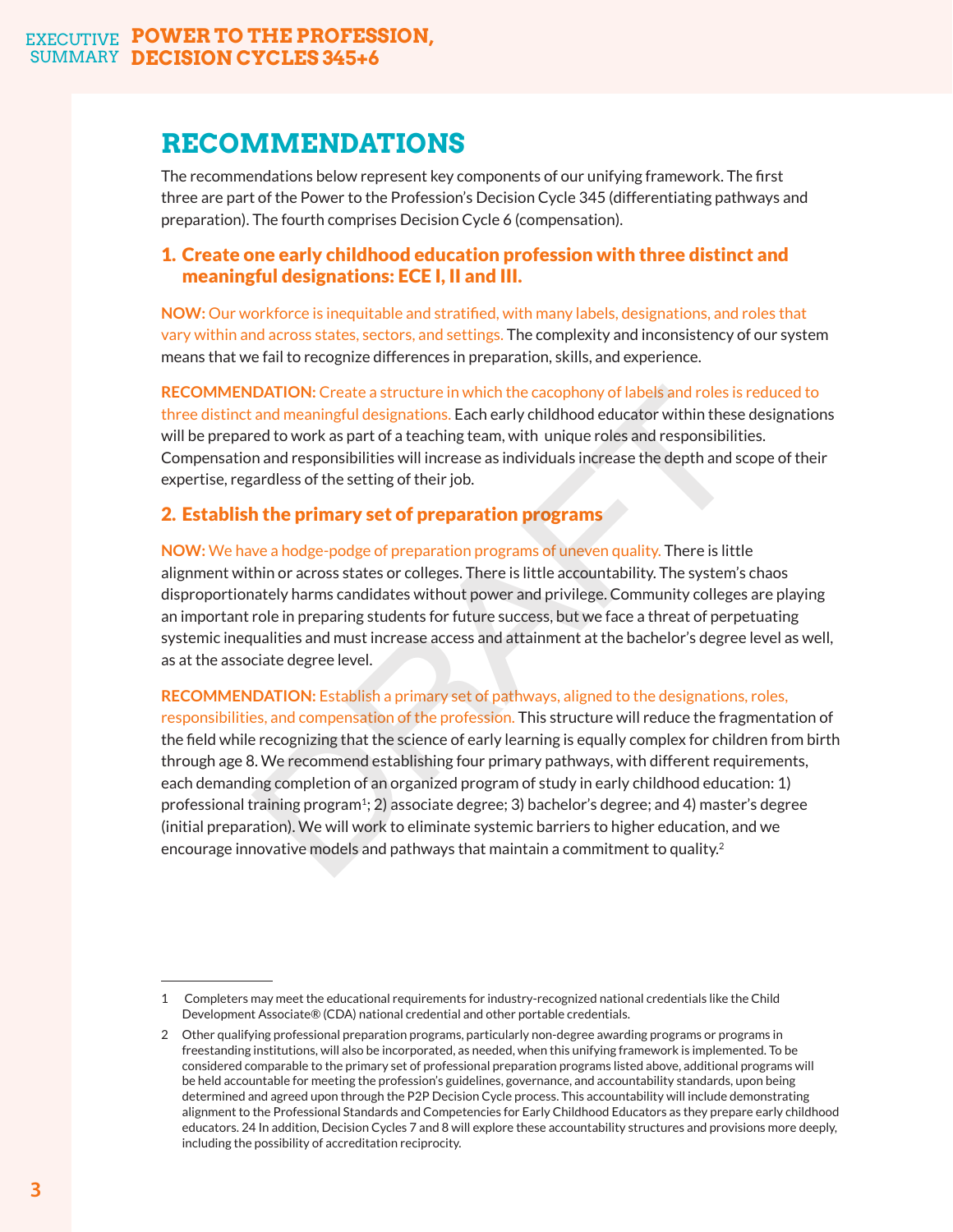#### **EXECUTIVE POWER TO THE PROFESSION, SUMMARY DECISION CYCLES 345+6**

### Comparable Compensation for Comparable Preparation, Competence, and Responsibilities



\*Organized program of study in early childhood education, aligned at the appropriate depth and breadth of the Professional Standards and Competencies for Early Childhood Educators. ECE I completers may meet the educational requirements for industry-recognized national credentials like the Child Development Associate® (CDA) national credential and other portable credentials.

- \*\*Additional and innovative guidance, support, and supervisory models will need to be explored, developed, and evaluated, particularly in support of early childhood educators working in familybased child care home settings. Roles will continue to shift as public financing significantly increases to support all families with children in all settings and sectors..
- \*\*\*Progression, not regression. In state-funded preschool programs (as defined by NIEER), provided in mixed-delivery settings and explicitly aligned with the K–12 public school system, ECE II graduates can serve in the support educator role. ECE III graduates must serve in the lead educator role.
- \$ Compensation (including benefits) increases with greater responsibility and deeper preparation. Compensation is aligned with comparable roles in public K-12 settings. The deep need for increased investment (for compensation and more) cannot come on the backs of parents or educators. Additional state investment is necessary, but not sufficient. Increased federal support is essential.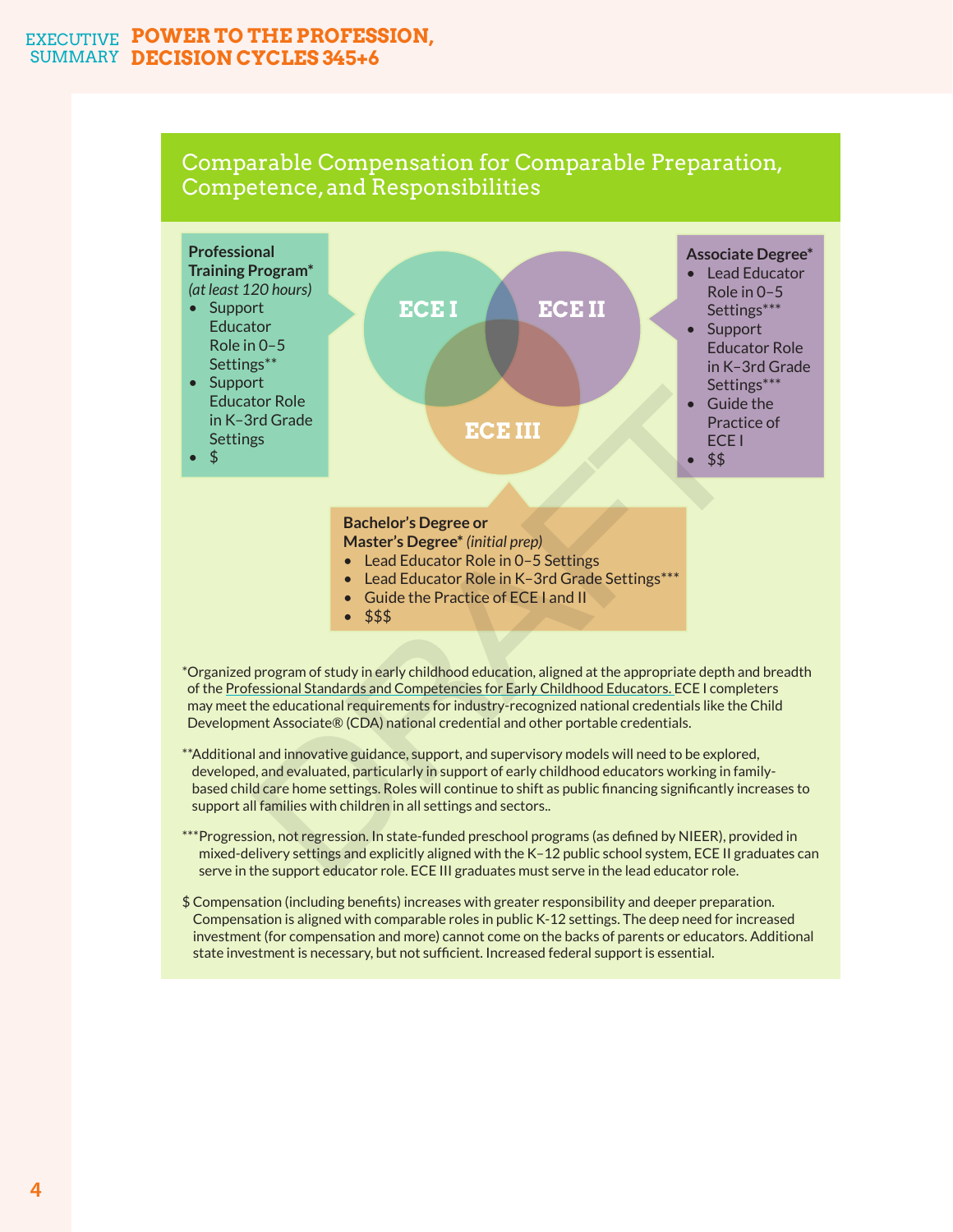#### 3. Generalize first, then specialize

**NOW:** Specializations reinforce fragmentation without agreed-upon competencies. The current variation in preparation and credentials allows for individuals to create specializations and professional niches without understanding the full birth through age eight developmental continuum that is core to the identity, responsibilities, and practice of the early childhood education profession.

**RECOMMENDATION:** Every early childhood educator must have a general early childhood education foundation as articulated in the Professional Standards and Competencies for Early Childhood Educators (currently being reviewed by the field). Then, educators, at each of the three professional designation levels, will be eligible and should be encouraged to specialize as a means of deepening their knowledge and practice and creating a professional niche. The Task Force encourages accelerated pathways to specializations, such as blended programs.

#### 4. Ensure comparable compensation (including benefits) for comparable qualifications, experience, and responsibilities.

**NOW:** At an average of \$10.60 per hour, compensation is too low for the average early childhood educator to live on, while the sum of it is too high for the average early childhood setting to afford.

The math doesn't work, which means that those who are required to earn higher qualifications face a reality that has been true for decades: those who graduate from college with a degree in earlychildhood education have the lowest projected earnings of all college graduates. This reality is felt deeply and disproportionately by women of color, and its impact is broad: undercompensating educators undermines quality and reduces both parental and educator choice. ccelerated pathways to specializations, such as blended programs.<br> **comparable compensation (including benefits) for comparal<br>
tions, experience, and responsibilities.**<br>
we on, while the sum of it is too high for the avera

**RECOMMENDATION:** State and federal policymakers must increase investments in early childhood education that are sufficient to support these vision-oriented recommendations to achieve fair compensation for the profession. Specifically, compensation should:

- © be comparable for early childhood educators with comparable qualifications, experience, and job responsibilities, regardless of the setting of their job;
- © include an adequate benefits package;
- © increase commensurate with increased preparation and competency; and
- © not be differentiated on the basis of the ages of children served.

Everyone working within the early childhood education field, regardless of their level of education or training, should earn no less than the amount needed to cover basic living standards and we support raising the floor. In addition, as we seek to advance as an early childhood profession, we look not to self-sufficiency as the baseline for comparability, but rather to public school salary scales as the minimum benchmark for comparable compensation, assuming comparable qualifications, experience, and job responsibilities.

We also recognize that, while removing disparities within the early childhood profession birth through age 8 is an important step forward, it is also an insufficient long-term goal. So we also are recommending that early childhood educator salary schedules and benefits ultimately be determined following a review of salary schedules for members of other professions who care for children in the same age range, and for those who have similar functional responsibilities.